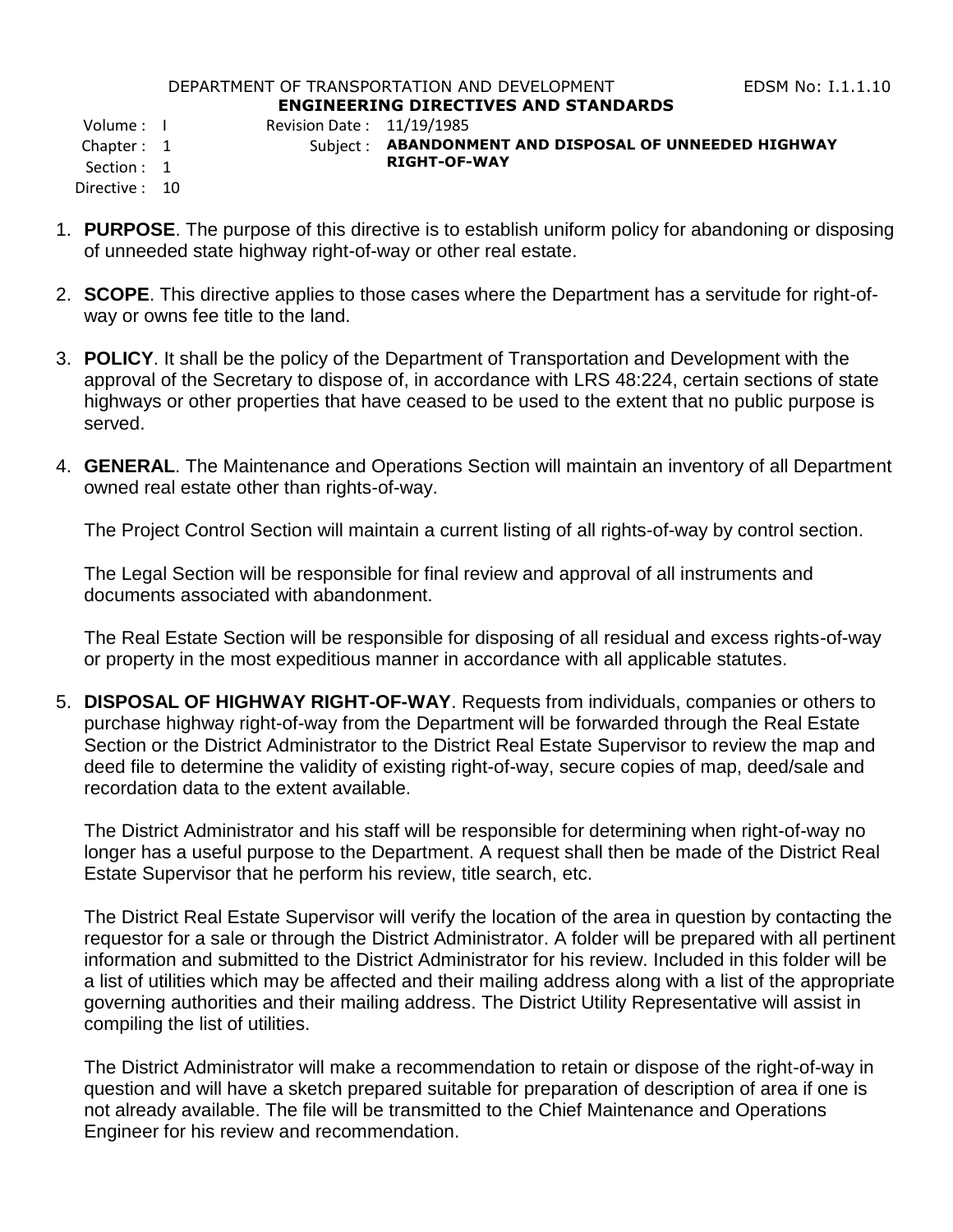The Chief Maintenance and Operations Engineer will forward his recommendation, along with the file, to the Real Estate Section for review and forwarding to the Director of Planning and Design, with any pertinent comments and recommended procedure for disposal when a reduction in rightof-way is approved.

The Director of Planning and Design, will secure final approval for retention or reduction of rightof-way after review by appropriate personnel and afterward the file will be returned to the Real Estate Section for further processing.

The Real Estate Section will secure concurrence for reduction of right-of-way from FHWA when appropriate and will prepare final processing in accordance with LRS 48:224.

The Legal Section will review and approve all documents associated with abandonment procedures in order to eliminate potential legal impediments.

- 6. **DISPOSAL OF UNECONOMICAL REMAINDERS**. Uneconomical remainders from right-of-way purchases will be disposed of by the Real Estate Section routinely through a recommendation to the Director of Planning and Design, who will secure final approvals for disposition and afterward return file to Real Estate Section for final processing in accordance with LRS 48:221:
- 7. **FINAL DISPOSITION**. The following procedure shall be followed by the Real Estate Section in disposing of excess right-of-way. The governing authority or authorities, as well as all public utilities with recorded right-of-way agreements or permits and/or recorded holders of right-of-way permits affected by abandonment through which the highway or highway section passes, will be notified of the Department's intention to dispose of excess right-of-way.

Disposition may be made to the governing authority or authorities provided they shall indicate a willingness and desire to accept the highway or highway section proposed to be abandoned and to operate and maintain the highway as part of the governing authority's system and shall issue a resolution stating the conditions of the acceptance.

If the governing authority or authorities are unwilling to accept and maintain the highway or highway section or any property acquired in fee title and used for right-of-way purposes but is no longer needed for the original purpose, the Secretary may, at his discretion, dispose of the property at either public or private sale. Private sale shall be limited to the original vendor of the property or his successors in title. The consideration for the private sale shall be the original cost to the Department or its present appraised market value, whichever is greater. Right-of-way to be sold shall be posted with a notice of abandonment. Property that cannot be sold at either public or private sale, may be abandoned or transferred to the Department of Natural Resources, State Lands Section.

Highways or highway sections for which the Department only has a servitude and which the governing authority or authorities are unwilling to accept and maintain, may be abandoned by the Department by providing proper legal notice, recordation of the declaration of abandonment and posting of adequate signs. The Department shall have no further obligation or liability in connection with the servitude. Advertisement for a period of at least four (4) successive weeks in the "Public Notice" section of the local official journal of the parish governing authority of the Department's intention to abandon the area in question will constitute proper legal notice.